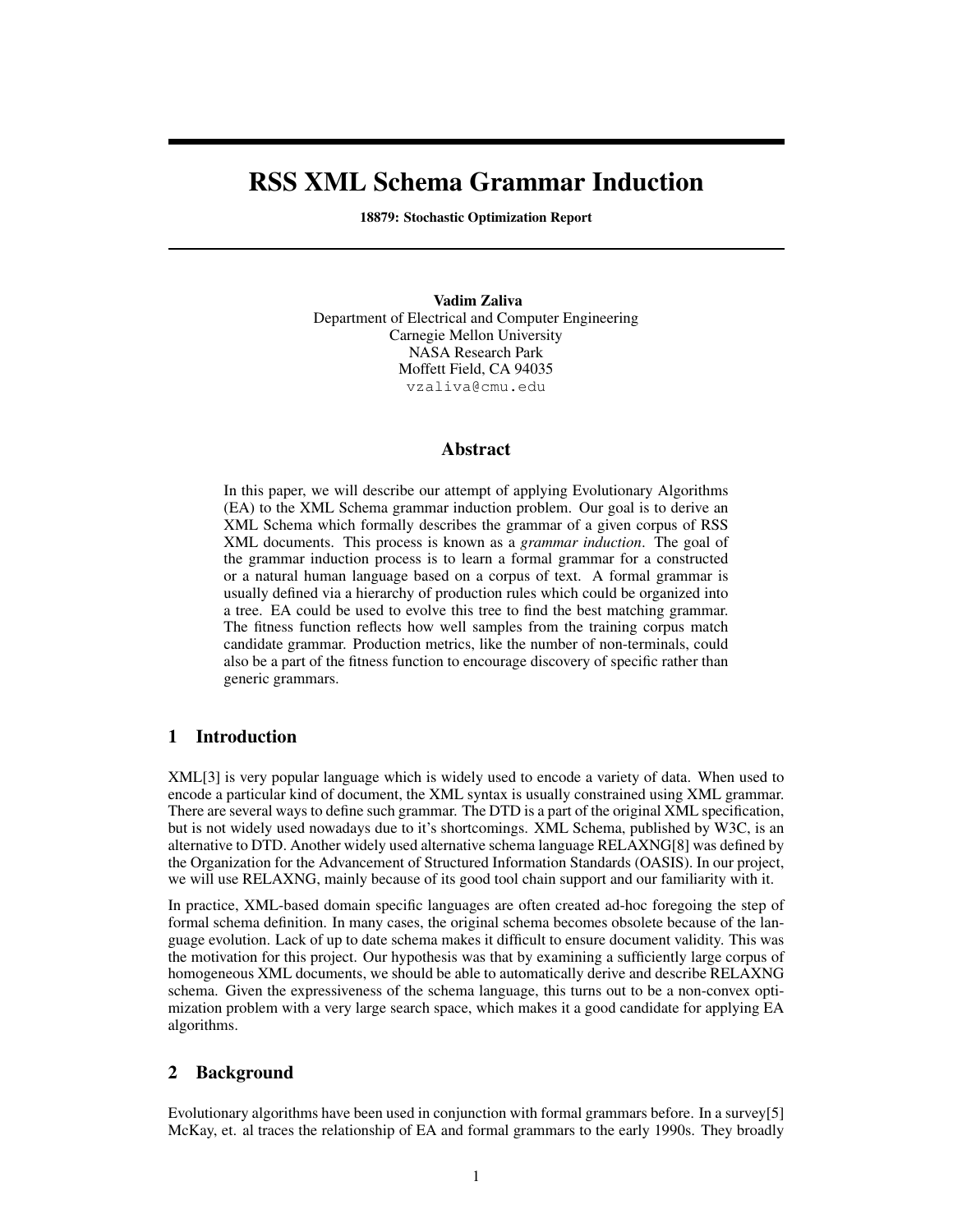define this area as Grammar Guided Genetic Programming (GGGP). The most popular part of it is Genetic Programming (GP).

Grammar induction using EA could be considered as a special case of GP. In this case the grammar itself is a program in a declarative grammar language. The main difference is that it is not executed in the usual way as an imperative program is executed to produce a result in GP, but instead it is used to validate a document.

According to [1], "The use of GA for grammatical inference is still a small field." For example, the EA grammar induction has been applied to both natural[7] as well as artificial toy[6] languages. To our knowledge, it has not been applied so far to SGML (or XML) based languages.

# 3 Algorithm and Analysis

## 3.1 Data collection

The particular XML format we have chosen for our experiments is the Rich Site Syndication (RSS) format. This format is widely used by web sites to publish regularly updated "feeds" of news items for the purpose of syndication. There are two major types of this format, RSS 1.0 and RSS 2.0. The key difference is that RSS 1.0 is RDF-based, which adds another layer of complexity: RSS 1.0 is expressed in RDF, which could be described by RDF schema. RDF in turn is an XML-based language, which could be described by XML schema<sup>1</sup>. To avoid one extra level of syntax (RDF), we decided to start with the simpler and more popular RSS 2.0 format.

We started by collecting a dataset consisting of 48 RSS documents. The documents were fetched using a simple Python script, which was given as input a list of URLs. The script performed a "sanity check" ensuring that each fetched document was in XML format and the top-level element specifed that it was indeed RSS 2.0.

For each document, we generated a "naïve" RNG schema. Such schema describes the exact structure of the particular RSS document, including exact node names and their order and quantities. It was guaranteed to validate the original document but not guaranteed to validate any other RSS documents unless they had the exact same structure. Each *individual* in the original EA population was such a naïve RNG schema. The population size was 48 individuals – one per sample RSS document. The goal of the EA was to evolve a schema which validates as many documents as possible and has minimal size.

## 3.2 Representation

RNG schema is an XML document itself and could be represented as a tree. We used XML trees of RNG schema as individual representations. In memory, they were Python data structures, produced by an *lxml* parsing module. When they had to be printed on screen or written to a file, they were serialized as RNG schema documents using XML syntax<sup>2</sup>.

Simplified example of RSS document:

```
<rss version="2.0">
    <channel>\langletitle>W3Schools Home Page\langle/title\rangle\langlelin k>http://www.w3schools.com\langlelin k>
         \langle description>Free web building tutorials\langle description>
         <item><title>RSS Tutorial</title>\langlelin k>http://www.w3schools.com/rss\langlelin k>
              <description>Item 1 description</description></item><item>\lt title \times XML Tutorial\lt/ title >
```
 $1$ To go even further, XML is a profile (subset) of SGML

<sup>&</sup>lt;sup>2</sup>RNG also supports "simple" syntax, which we did not use in this project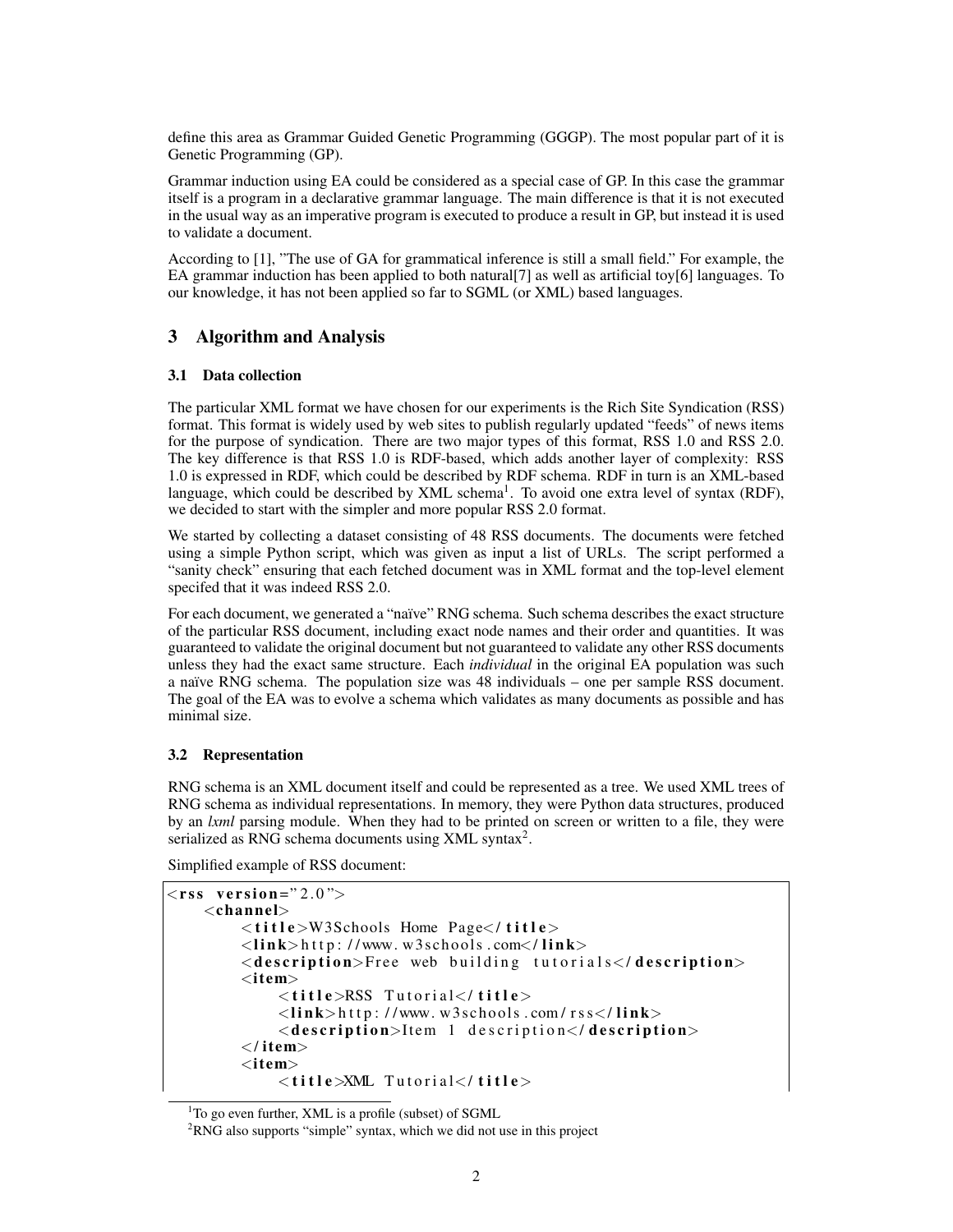```
\langlelink>http://www.w3schools.com/xml\langlelink>
               <description>Item 2 description</description>
          \langle/item>\langle / channel>\langle / rss>
```
A simplified RNG RSS schema fragment is shown below. For comparison, we have also developed a full RSS RNG schema, which is included in Appendix A.



In the example above, *element* nodes are used to match nodes bearing name given by *name* attribute in the XML document. We will call RNG constructs *zeroOrMore*, *optional*, and *oneOrMore* qualifiers. They specify how many instances of an enclosed node were allowed to occur. Without a qualifier, exactly one node is expected. Finally *interleave* specifies that the enclosed elements could occur in any order. Without it, a sequence of elements is matched in the exact order they are specified in RNG schema. This is a simplified explanation of basic RNG constructs and interested readers are referred to [8] for more details.

#### 3.3 Algorithm Outline

Below is a brief outline of the algorithms. Each part will be described in more detail in corresponding later sections.

Both crossover and mutation were used with respective probabilities 0.1 and 0.9. Several mutation operators were used with different probabilities. Some of them had fixed probabilities, while others had probabilities which depended on population statistics. Probabilities of mutation operators are shown in the Table 1 where  $v$  denotes a fraction of the total documents validated by the best individual:

$$
v = \frac{\sum_{d \in D} \text{ validate}(d, \text{best\_individual})}{|D|},\tag{1}
$$

where  $best\_individual$  is the best-fit individual in the current population,  $D$  is a corpus of test RSS documents, and validate $(d,s)$  is a validation predicate which returns one if the document d successfully validates using given schema s and zero otherwise.

Our motivation for selecting these particular expressions for operator probabilities will be given later in this report after definition of the respective operators.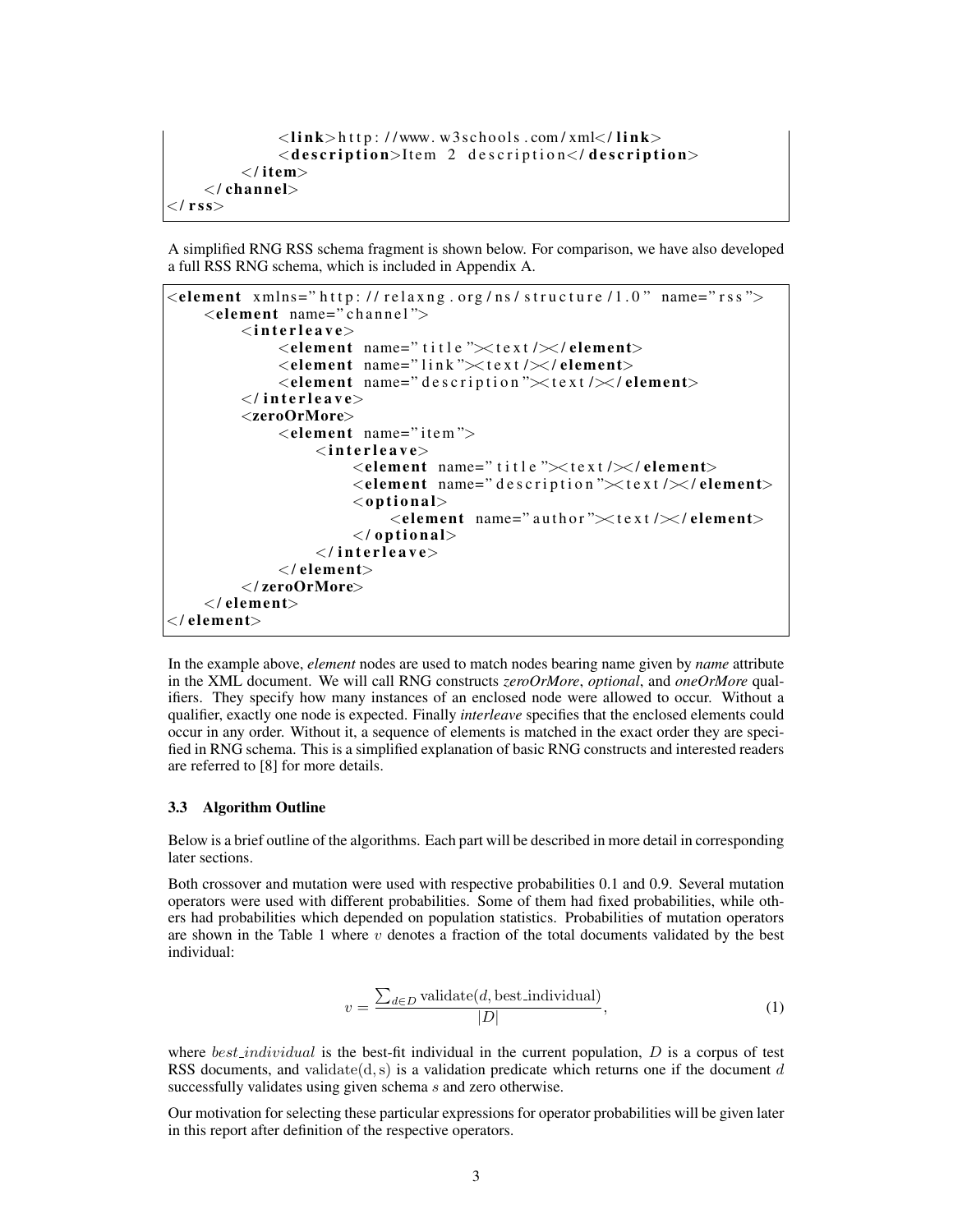| <b>Operator</b>           | <b>Probability</b> |
|---------------------------|--------------------|
| <b>Adding Qualifier</b>   | $0.4*(1-v)$        |
| <b>Removing Qualifier</b> | $0.2 * v$          |
| Adding interleave         | 0.15               |
| Removing interleave       | 0.05               |
| <b>Removing Node</b>      | $0.2 * v$          |
| Copying Node              | 0.1                |
| <b>Merging Trees</b>      | 0.3                |

Table 1: Mutation operator probabilities

For parent selection, the *Stochastic Universal Sampling* (SUS) algorithm was used. To avoid the loss of genetic material, a custom survivor selection algorithm was used.

#### 3.4 Fitness Criteria

Our algorithm has two optimization objectives: maximize the number of validated documents (the main objective) and minimize the schema size (secondary objective). The first objective is the most important. The algorithm should never sacrifice test set coverage for schema size. The objectives were weighted accordingly using the following fitness function:

$$
f(i) = \sum_{d \in D} \text{validate}(d, i) + \left(1 - \frac{\text{size}(i)}{\max_{x \in P} \text{size}(x)}\right),\tag{2}
$$

where  $i$  is an individual being evaluated,  $D$  is a corpus of test RSS documents,  $P$  is the current population, and validate( $d,s$ ) is a validation predicate which returns one if the document d successfully validates using given schema s and zero otherwise.

#### 3.5 Survivor Selection

We used a custom variant of the fitness-based survivor selection algorithm with elitism. The initial selection pool was the results of the mutation and crossover operators application combined with the previous generation ( $\mu + \lambda$ ). The new generation was chosen from this pool using the following rules:

Elitism Top 20% of population, the best fit individuals are always preserved.

- Fitness A fixed number (currently 48) of individuals is randomly selected with probabilities proportional to their relative fitness using the *roulette wheel* algorithm.
- Diversity In order to preserve all genes, the following additional step is performed. From the individuals already selected to be included in the new generation during the two previous steps, a set B of individual genes is built. Additionally, a set A of all the genes present in the candidate pool is composed. A relative complement of  $A$  with respect to  $B$  gives us a set of a potentially lost genes  $M = A \setminus B$ . To avoid their irrecoverable loss, additional individuals containing these genes are added to the new generation. If more than one individual containing a particular gene is available, only one is selected using fitness-proportional *roulette wheel* selection.

#### 3.6 Crossover

We implemented uniform crossover as follows. Two individuals were selected from the population and part of them were swapped. Initially, we swapped random parts of their trees, but it quickly become apparent that this was very inefficient as RSS schema has a regular structure and it does not make sense, for example, to swap *channel* and *item* nodes. To address this, we modified the crossover to swap nodes which were located at the same depths in their respective XML trees.

The second refinement of this operator was to correlate the probability of selecting a node in an XML document with the length of path from it to the root of the tree (it's depth). The rationale was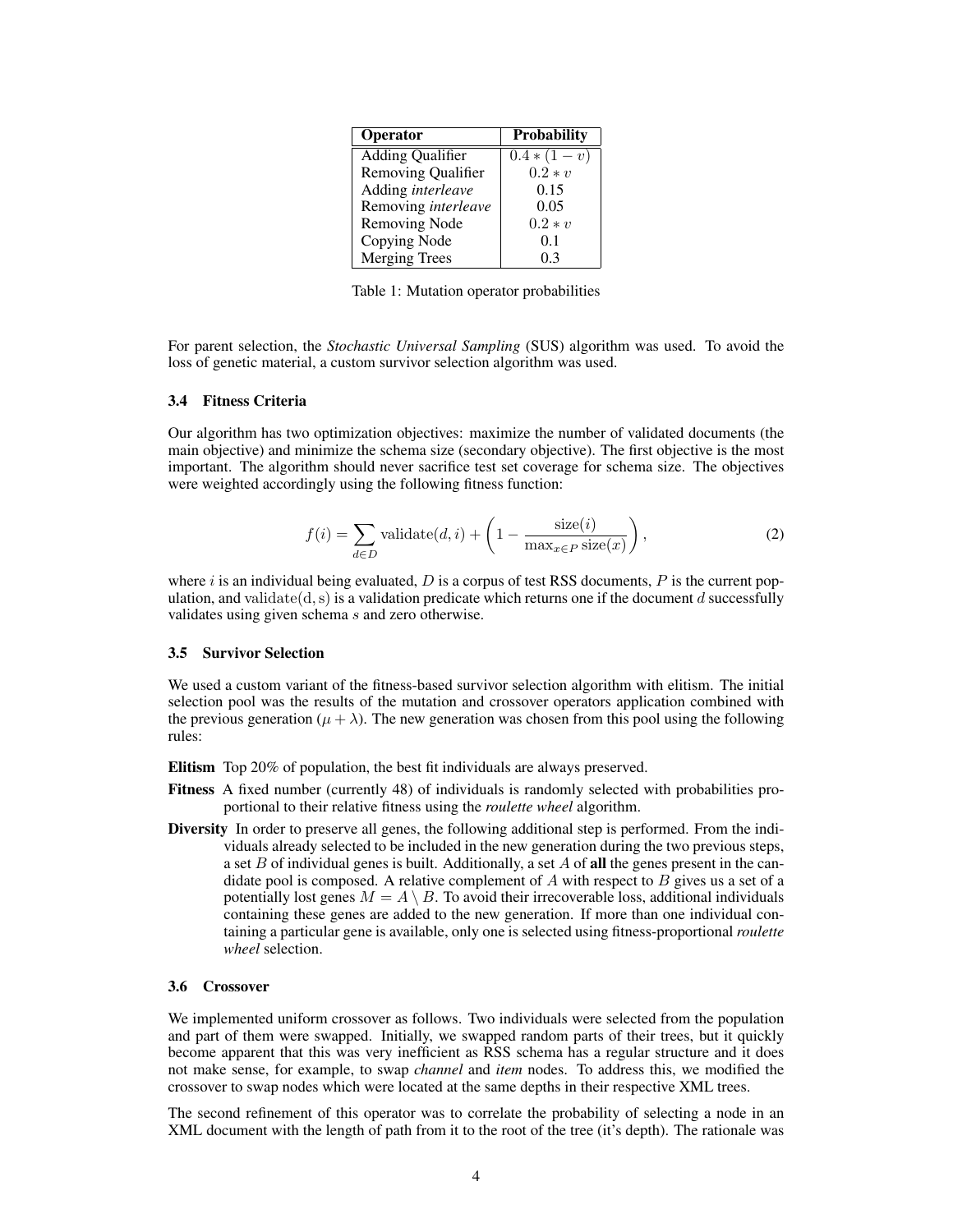to control the average amount of genetic information exchanged. Swapping big sub-trees causes transfer of all nodes below them. Making nodes located closer to the top of the tree swap less frequently than nodes located deeper in the tree ensured more even information exchange. We call this XML node selection method *depth-proportional selection* since we use it in other operators.

We found that the effect of the crossover operator on algorithm performance was fairly low but not negligible. Thus, it was assigned a low but non-zero probability.

## 3.7 Adding or Removing a Qualifier

This operator adds or removes a random qualifier to a randomly selected schema *element*. Initially we used all three qualifiers but later decided to simplify and use only *zeroOrMore* as the two others, (*optional* and *oneOrMore*), constitute *syntactic sugar* and were not strictly necessary to build a working schema.

The qualifiers are exclusive, so we never add a qualifier on top of another qualifier. Elements to which qualifiers are added or from which they are removed are selected at random.

Adding a qualifier generalizes schema, while removing it makes it more specific. In the early stages of EA execution, we want to generalize schema as much as possible to validate the greatest number of the documents. Once it is "saturated" with the qualifiers and can not be generalized anymore, parsimony pressure is used to make it more specific and to shrink it, without losing the ability to validate all of the already validated documents. This logic was implemented by assigning probabilities of adding and removing the qualifier depending on how many documents were successfully validated by the current population.

## 3.8 Adding or Removing *interleave*

Adding *interleave* to a group of nodes which do not have one yet relaxes ordering restriction. Removing it, on the other hand, enforces it. Most XML documents, including RSS 2.0, do not rely on element order. In view of this, the probability of removing *interleave* could be lowered.

Unlike a qualifier, *interleave* is added as a child of a randomly selected element, and all existing children of the selected element are absorbed into it.

## 3.9 Removing Node

This operator randomly selects any *element* node (along with its qualifiers) and removes it from the document. In some cases, this could produce an invalid RNG schema, so the operator checks whenever the resulting schema is valid. If the schema is not valid, the operator leaves the individual unchanged. Initially, we implemented a retry policy to handle invalid schema situations, but this caused significant performance degradation in cases where the schema contained very few elements which could be safely removed.

The rationale of this operator is to remove redundant schema elements. When combining two schemata, some elements could become redundant, for example, resulting in  $\langle title \rangle$  followed by  $\langle zeroOrMore \rangle$  (*title*). While this schema will correctly validate RSS documents (where the *title* must occur at most once), the first one is redundant and could be removed to decrease the schema size.

Another scenario where this operator is useful is the removal of out of place elements. An element placed at wrong place could prevent schema from validating documents, and this operator could correct this.

## 3.10 Copying Node

This operator is similar to crossover, but it is a mutation and as such, modifies only one individual. The first individual (the target) is selected using regular fitness-proportional parent selection. The second one (the source) is selected at random, without taking into account its fitness. The rationale for that is that useful genetic material can linger in otherwise unfit nodes. We initially implemented fitness-based selection for both nodes, but modified it to the above-described method later, which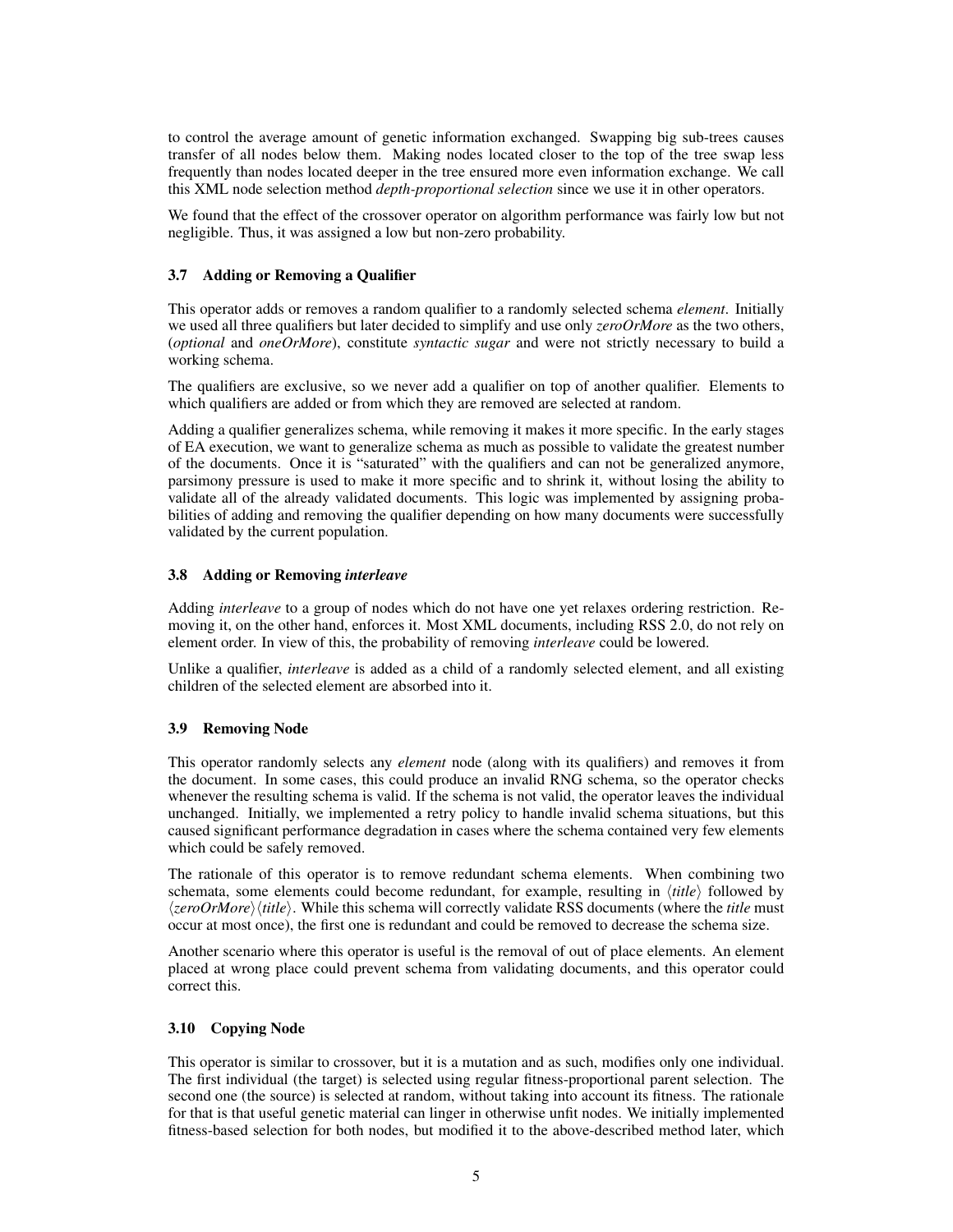lead to improved algorithm performance. The source and target were selected with replacement, so they could be the same, in which case some nodes could be copied inside an individual.

As in crossover, the sub-trees are selected using *depth-proportional selection*, and the elements are copied at the same level.

This operator is the main way of copying genetic material between the individuals.

## 3.11 Merging Trees

This operator is similar to *Copy Node*, but instead of copying a single element, it merges the content of two nodes with the same name and located at the same level from two individuals. Only the main document is updated with the merged content.

Strictly speaking, this operator is just an optimization of *Copy Node*. The same result could be achieved by copying elements one by one using *Copy Node*, but we observed that often it was more efficient to copy already partially evolved node content in one step.

#### 3.12 Implementation

The algorithm was implemented in Python programming language running under MacOS and Linux. The implementation was done from scratch, without using any existing EA libraries. XML parsing and schema validation was performed using Python's *lxml* module.

One of the challenges was the performance. Schema validation was taking most of the CPU time. From our previous experience in implementing DTD parser, we could speculate that the RNG validator probably works in a similar way by compiling the schema to an NFA which is then is converted to a DFA and the latter is applied to the token stream from an XML document. Some RNG constructs could lead to DFA state explosion and even a simple schema could produce a huge DFA. This could lead to slow schema validation.

Even though the *lxml* RNG validator was implemented in C, it was still fairly slow. Python's GIL limitations[2] prevented us from using multiple CPU cores via multithreading as we would normally do in other languages like Java. To make use of multiple CPU cores from Python, we used a *multiprocessing* module to fork multiple processes and to distribute the application of mutation operators between them.

# 4 Experiments

For our experiments, we used an 8-core machine running XEN hypervisor and two 4-core VMs. This allowed us to run two experiments simultaneously using different parameters (e.g. operators' probabilities). On 4 CPU cores, each generation took between 2 and 15 seconds which limited the number of the experiments we could perform.

By trial and error, we arrived at some insights, which helped us to improve the performance of the algorithm. The insights below are representative but not exhaustive.

- Some operators could produce invalid schema.
- Retrying operators which succeed with very low probability could impact performance.
- Swapping elements taken from different depths is not a good idea.
- Copying elements at different depths transfers different amounts of genetic material.
- In a small population, it is easy to lose some genetic material which could no longer be recovered. Special caution should be taken to avoid losing it.
- Schema could become "saturated" with qualifiers and attempts to add new ones will fail.
- We found it easier to guide the algorithm to optimize the main objective first and then apply parsimony pressure (the secondary objective).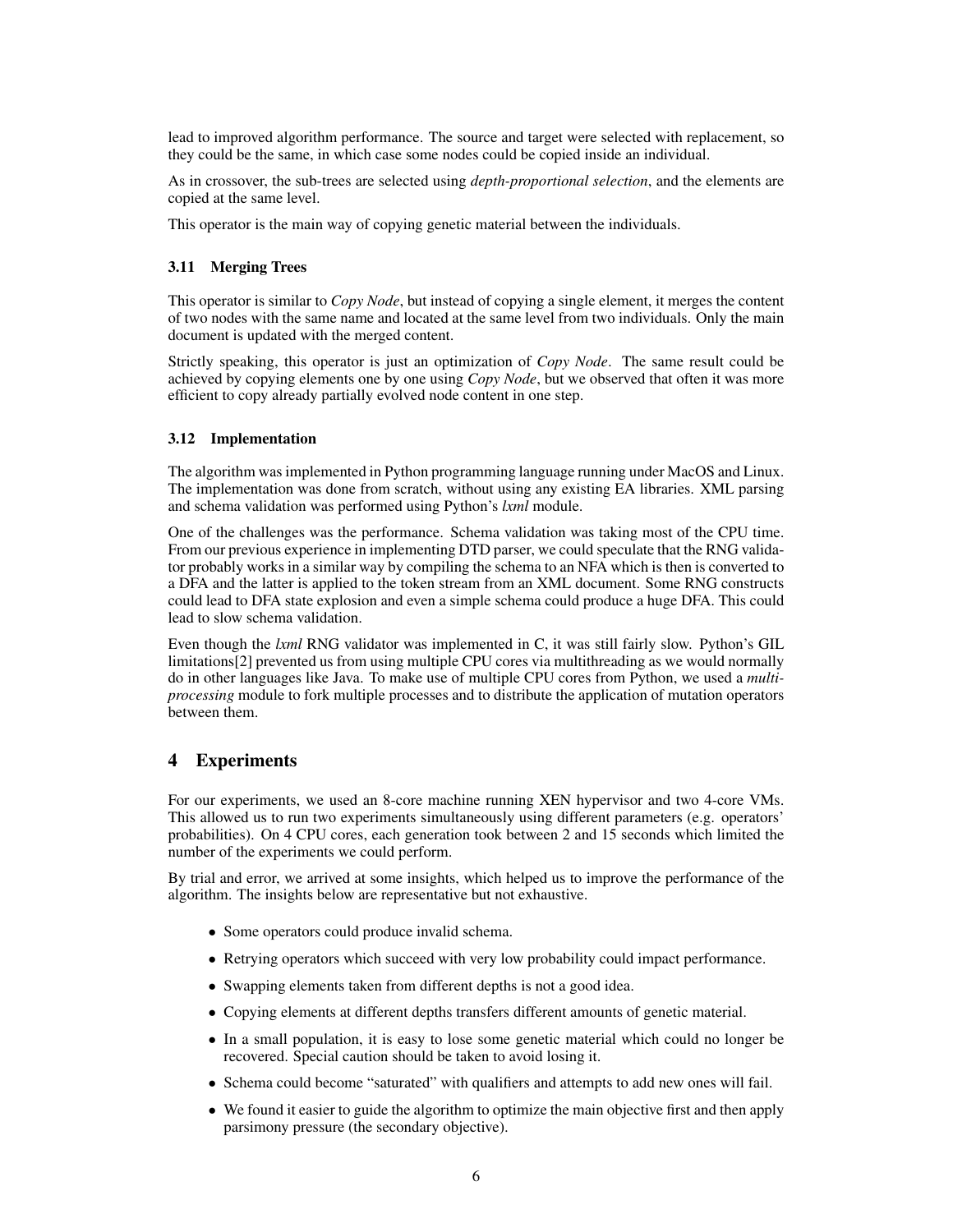# 5 Results, Conclusions, and Future Directions

## 5.1 Results

Figure 1 shows a plot of fitness for a typical run of the algorithm.



Figure 1: Best run to date

Due to project time constraints, we were unable to average several runs. The algorithm was adjusted until the project deadline and each time it had to be re-run from the beginning, which took a significant amount of time. Our last run, was able to validate 30 out of 48 documents. It was shown to perform a meaningful search with results improving with the number of generations.

The best resulting schema produced by the algorithm is enclosed in Appendix B. Upon examination, it seems to be a good approximation of RSS schema. It has the right structure and right elements in the right places. It even found some more subtle constraints, such as the fact that element *title* in channel is not optional, while element *copyright* is optional. The main reason for not validating all the documents was that it was still missing some less frequently used elements which were in the population but it needed more generations for them to get consolidated into the best individual. The size of the generated schema was comparable to a manually written one.

We can conclude that the approach of deriving a schema from a corpus of XML documents is proven to be viable, and the project was successful in achieving the stated goals.

## 5.2 Future Directions

Because of the time and resource constraints of this project, there were a few things we did not have the chance to try or to complete. First of all, we would have liked to run the final version of the algorithm until it converged to the shortest possible schema which would validate all the training documents.

As the next step, we could enable more qualifiers (*optional* and *oneOrMore*), which could potentially improve expressiveness and the size of the schema.

Presently, we chose not to validate element attributes. They are described and validated in a very similar manner to elements, and our approach could be trivially extended to attributes as well. We chose not to do this yet because adding attributes would significantly increase the search space and consequently the search time. Provided with more time and computational power, it would be interesting to enable attribute validation.

From linguistics and cognitive sciences, we know from famous Gold's theorem[4] that a language could not be learned using only samples of correct utterances. We can consider extending our approach by using both *positive* and *negative* test samples. The fitness function would then need to maximize the number of positive samples validated and at the same time minimize the number of negative ones passing the validation.

Finally, it would be interesting to see how this approach would generalizes to other types of XML documents beyond RSS.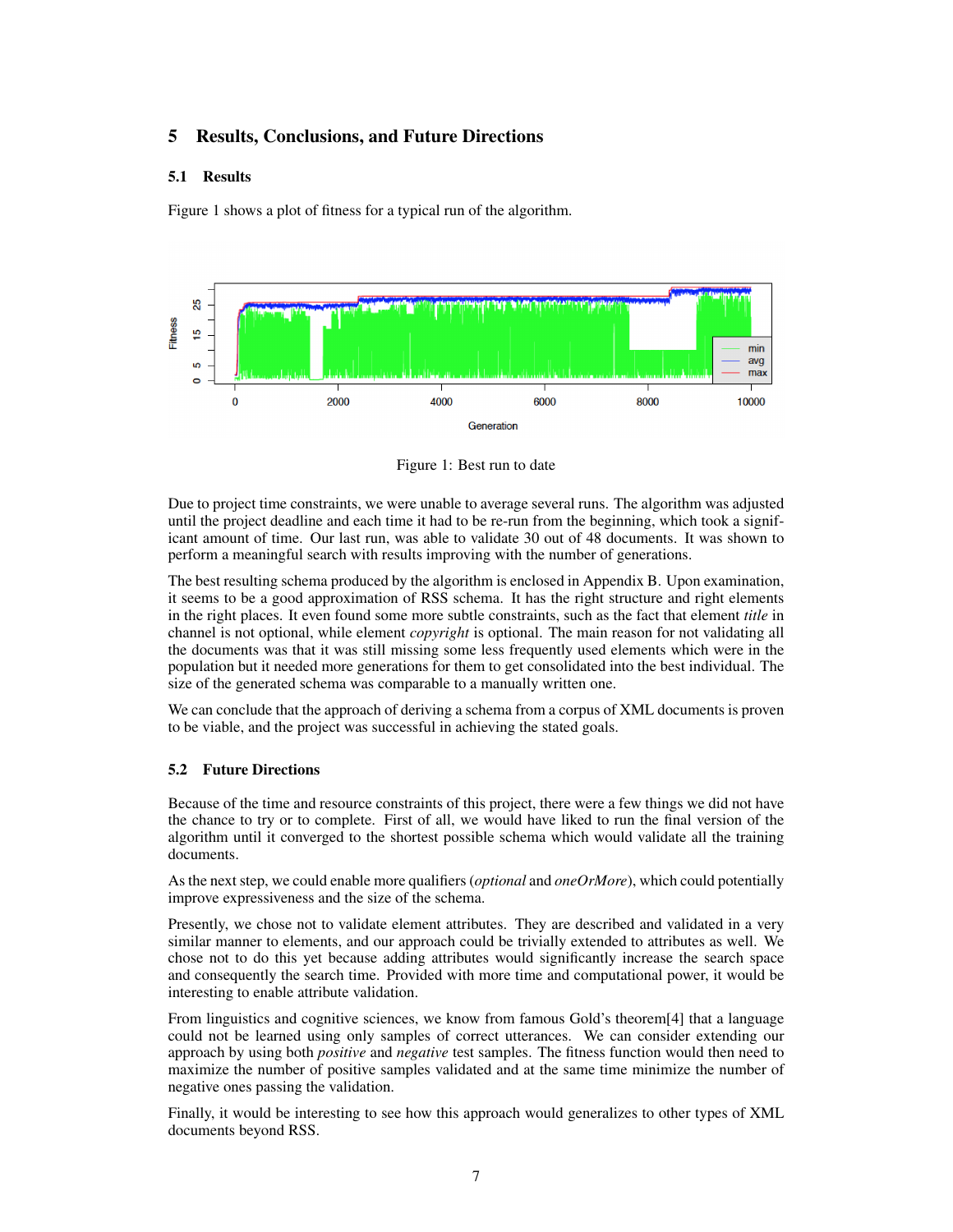## References

- [1] Representational issues for context free grammar induction using genetic algorithms. In *ICGI '94 Proc. Second Int. Colloq. Gramm. Inference Appl.* (1994), vol. 862, pp. 222–235.
- [2] BEAZLEY, D. Understanding the python gil. In *PyCON Python Conference. Atlanta, Georgia* (2010).
- [3] BRAY, T., PAOLI, J., SPERBERG-MCQUEEN, C. M., MALER, E., AND YERGEAU, F. Extensible markup language (xml). *World Wide Web Consortium Recommendation REC-xml-19980210. http://www. w3. org/TR/1998/REC-xml-19980210* (1998).
- [4] JOHNSON, K. Gold's Theorem and Cognitive Science. *Philos. Sci. 71*, October (2004), 571– 592.
- [5] MCKAY, R. I., HOAI, N. X., WHIGHAM, P. A., SHAN, Y., AND O'NEILL, M. Grammarbased Genetic Programming: a survey. *Genet. Program. Evolvable Mach. 11*, 3-4 (May 2010), 365–396.
- [6] PANDEY, H. M. Context free grammar induction library using Genetic Algorithms. *2010 Int. Conf. Comput. Commun. Technol.* (Sept. 2010), 752–758.
- [7] UNOLD, O. Context-free grammar induction using evolutionary methods. In *WSEAS AIC-ISTASC-ISCGAV* (2003).
- [8] VAN DER VLIST, E. *Relax Ng*. O'Reilly Media, Inc., 2003.

## 6 Appendices

## A Hand-coded RSS 2.0 RNS Schema

```
<! --
    RSS 2.0 RELAX NG schema
    Specification: http://cyber.law.harvard.edu/rss/rss.html
    This is a quick and dirty attempt on RSS 2.0 RNG schema.
    While it includes all elements and attributes described in the
    spec, some data types needs to be specified more precisely
    using XSD data type library.
    TODO:
    * RNG 'list' should be used for 'category'.
    * Need to limit max number of sub-items and their range in skip*
    elements
    * All date elements may need to use date type
    Author: Vadim Zaliva <lord@crocodile.org>
     -->
     <grammar xmlns="http://relaxng.org/ns/structure/1.0"
             datatypeLibrary="http://www.w3.org/2001/XMLSchema-datatypes">
       <define name='categories'>
         <zeroOrMore><element name="category">
           <optional><attribute name="domain"/></optional>
         <text/></element></zeroOrMore>
       </define>
       <define name='extensionNSElement'>
         <zeroOrMore>
           <choice>
             <text/><element>
               <anyName>
                <except>
                  <nsName/>
                </except>
               </anyName>
               <ref name='extensionNSElement'/>
               <zeroOrMore>
                <attribute>
                   <anyName/>
                </attribute>
               </zeroOrMore>
             </element>
           </choice>
         </zeroOrMore>
       </define>
       <define name='linkElement'>
         <element name="link">
```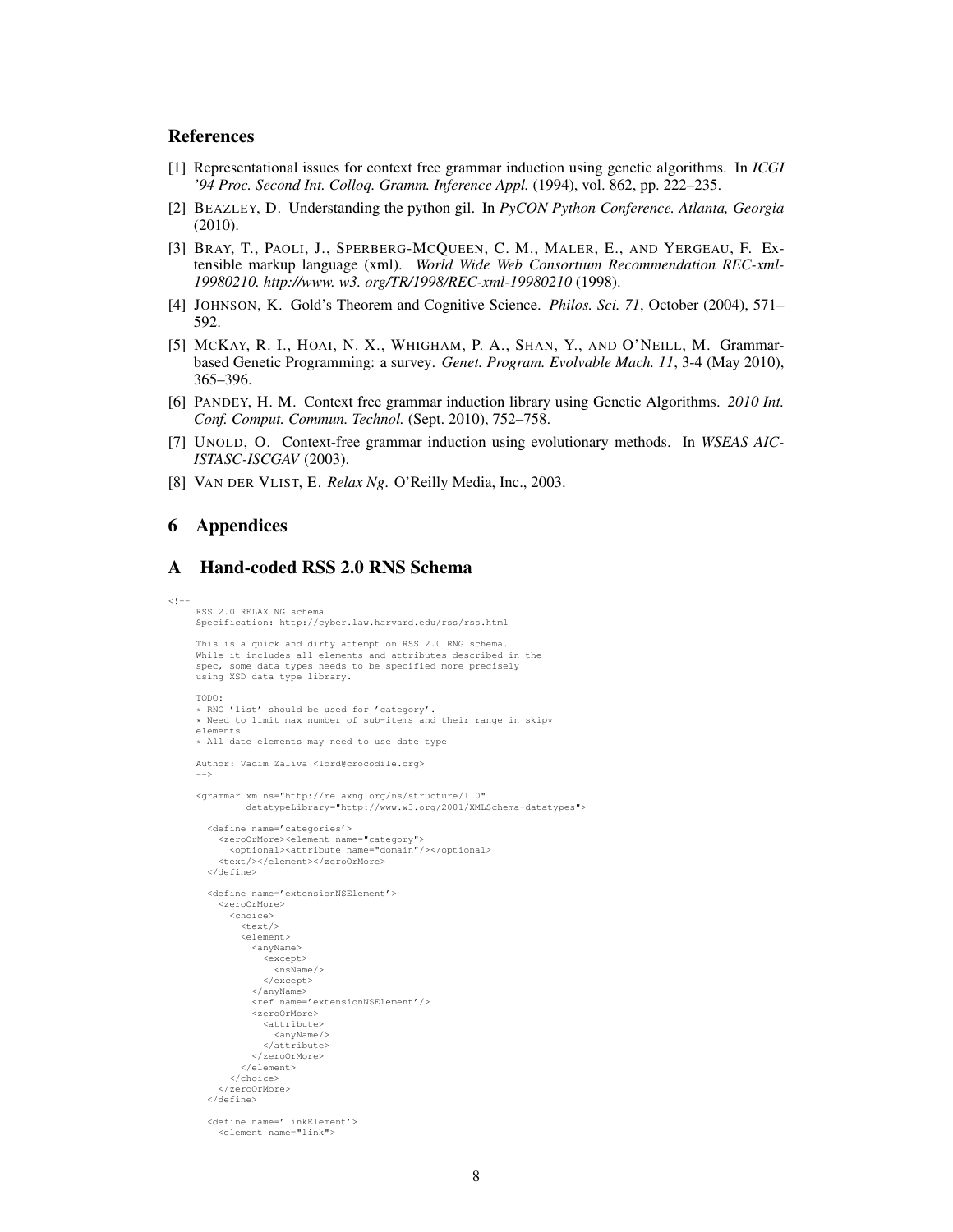```
<! --Strictly speaking the following type should be used, but
some URLs in our test dataset fail to validate, so we will
                   relax this datatype restriction and treat it as text.
<data type="anyURI"/>
             -->
            <text/></element>
        </define>
        <start>
           <element xmlns="http://relaxng.org/ns/structure/1.0" name="rss">
             <interleave>
               <attribute name="version">
                  <value>2.0</value>
                </attribute>
               <zeroOrMore>
                  <attribute>
                    <anyName>
                       <except><nsName/></except>
                    </anyName>
                  </attribute>
               </zeroOrMore>
             </interleave>
             <element name="channel">
               <interleave>
                  <element name="title"><text/></element>
                  <ref name='linkElement'/><br><element name="description"><text/></element>
                  <optional><element name="language">
                    <data type="language"/>
                  </element></optional>
                  <optional><element name="copyright"><text/></element></optional>
<optional><element name="managingEditor"><text/></element></optional>
                  <br/>optional><element name="webMaster"><text/></element></optional>
                  <optional><element name="pubDate"><text/></element></optional>
<optional><element name="lastBuildDate"><text/></element></optional>
                  <optional><element name="generator"><text/></element></optional>
                  <optional><element name="docs">
                     .<br><data type="anyURI"/>
                  </element></optional>
                  <optional><element name="cloud">
                     .<br><interleave>
                       <attribute name="domain"/>
                       <attribute name="port">
                         <data type="integer"/>
                       </attribute>
                       <attribute name="path"/>
                       <attribute name="registerProcedure"/>
                       <attribute name="protocol"/>
                     </interleave>
                  </element></optional>
<optional><element name="ttl">
                     <data type="integer"/>
                  </element></optional>
                  </optional><element name="rating"><text/>>t/></element></optional>
                  <optional><element name="textInput">
                    .<br><interleave>
                       <attribute name="title"/>
                       <attribute name="description"/>
                       <attribute name="name"/>
                     <ref name='linkElement'/>
</interleave>
                  </element></optional>
                  <optional><element name="image">
                     .<br><interleave>
                       <element name="url">
                         <data type="anyURI"/>
                       </element>
                       <element name="title"><text/></element><br><ref name='linkElement'/><br><optional><element name="description"><text/></element></optional><br><optional><element name="width">
                          .<br><data type="integer"/>
                       </element></optional>
<optional><element name="height">
                          <data type="integer"/>
                       </element></optional>
                     </interleave>
                  </element></optional>
                  <optional><element name="skipHours">
                     <zeroOrMore>
                       <element name="hour">
                         <data type="integer"/>
                       \epsilon/element>
                    </zeroOrMore>
```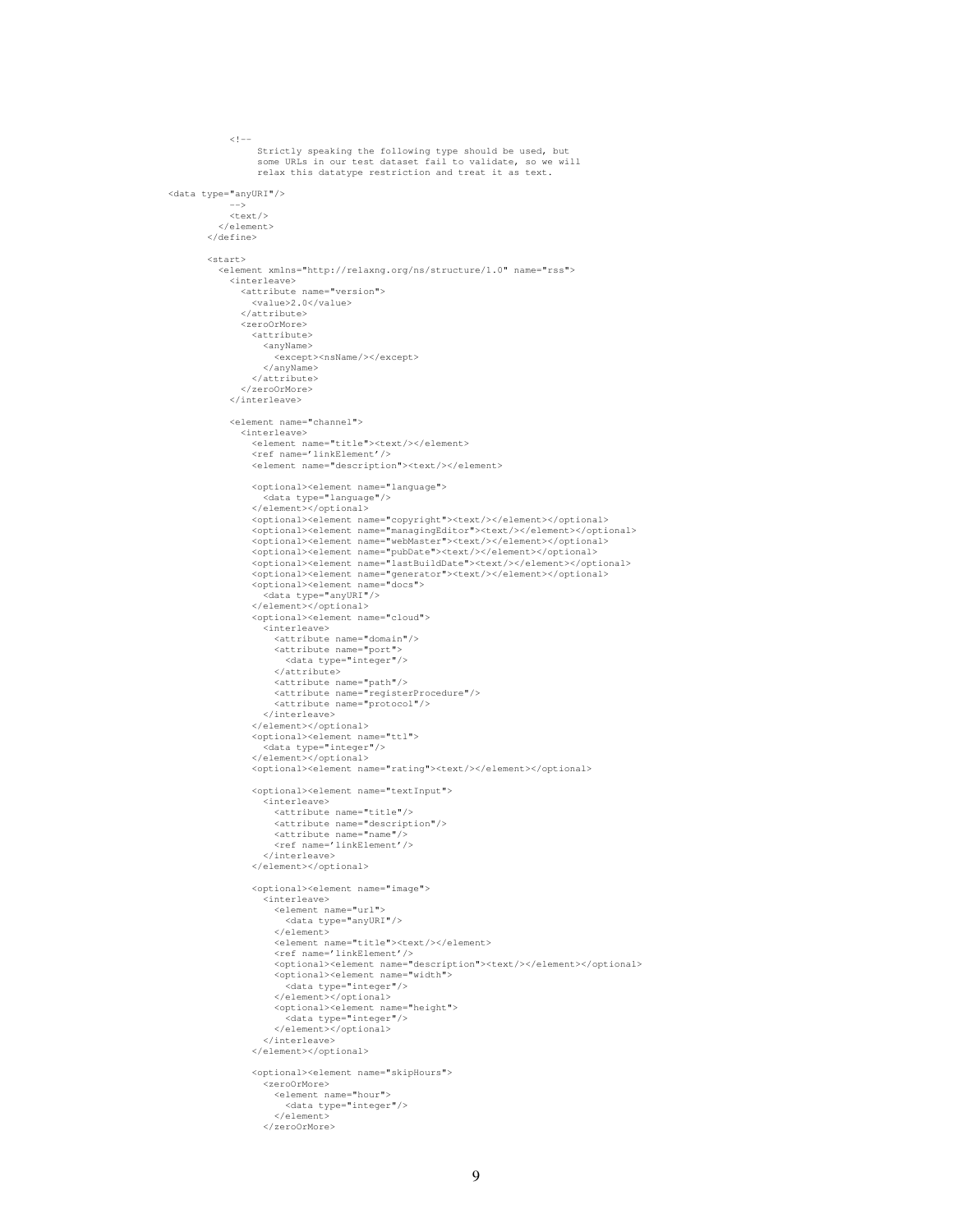```
</element></optional>
           <optional><element name="skipDays">
              <zeroOrMore>
                <element name="day">
<data type="integer"/>
               </element>
           </zeroOrMore>
</element></optional>
           <ref name='categories'/>
           <optional>
             <ref name='extensionNSElement'/>
           </optional>
         </interleave>
         <zeroOrMore>
           <element name="item">
             <interleave>
                <!-- At least one of title,group should be present -->
               <choice>
                  <group>
                    <element name="title"><text/></element>
                    <element name="description"><text/></element>
                  </group>
                  <element name="title"><text/></element>
<element name="description"><text/></element>
                </choice>
                <!-- Item's optional elements below -->
<optional><element name="guid">
                  <optional><attribute name="isPermaLink"/></optional>
                  <text/>
                </element></optional>
                <optional><element name="pubDate"><text/></element></optional>
                <optional>
                  <ref name='linkElement'/>
                </optional>
               <optional><element name="author"><text/></element></optional>
                <ref name='categories'/>
                <optional><element name="comments">
                  <data type="anyURI"/>
                </element></optional>
                <optional><element name="enclosure">
                  .<br><interleave>
                    <attribute name="url">
                     <data type="anyURI"/>
</attribute>
                     <attribute name="length"/>
<attribute name="type"/>
                  </interleave>
               <text/>>>/element></optional>
                <optional><element name="source">
                  -<br><attribute name="url">
                    <data type="anyURI"/>
                  </attribute>
               </element></optional>
               <optional>
                  .<br><ref name='extensionNSElement'/>
               </optional>
             </interleave>
           </element>
         </zeroOrMore>
      </element>
    </element>
  </start>
</grammar>
```
# B Best individual produced by the algorithm

```
<element xmlns="http://relaxng.org/ns/structure/1.0" name="rss">
  <zeroOrMore>
    <attribute>
      \langleanyName/</attribute>
  </zeroOrMore>
  <element name="channel">
<interleave>
      <zeroOrMore>
        <attribute>
           <anyName/>
        </attribute>
```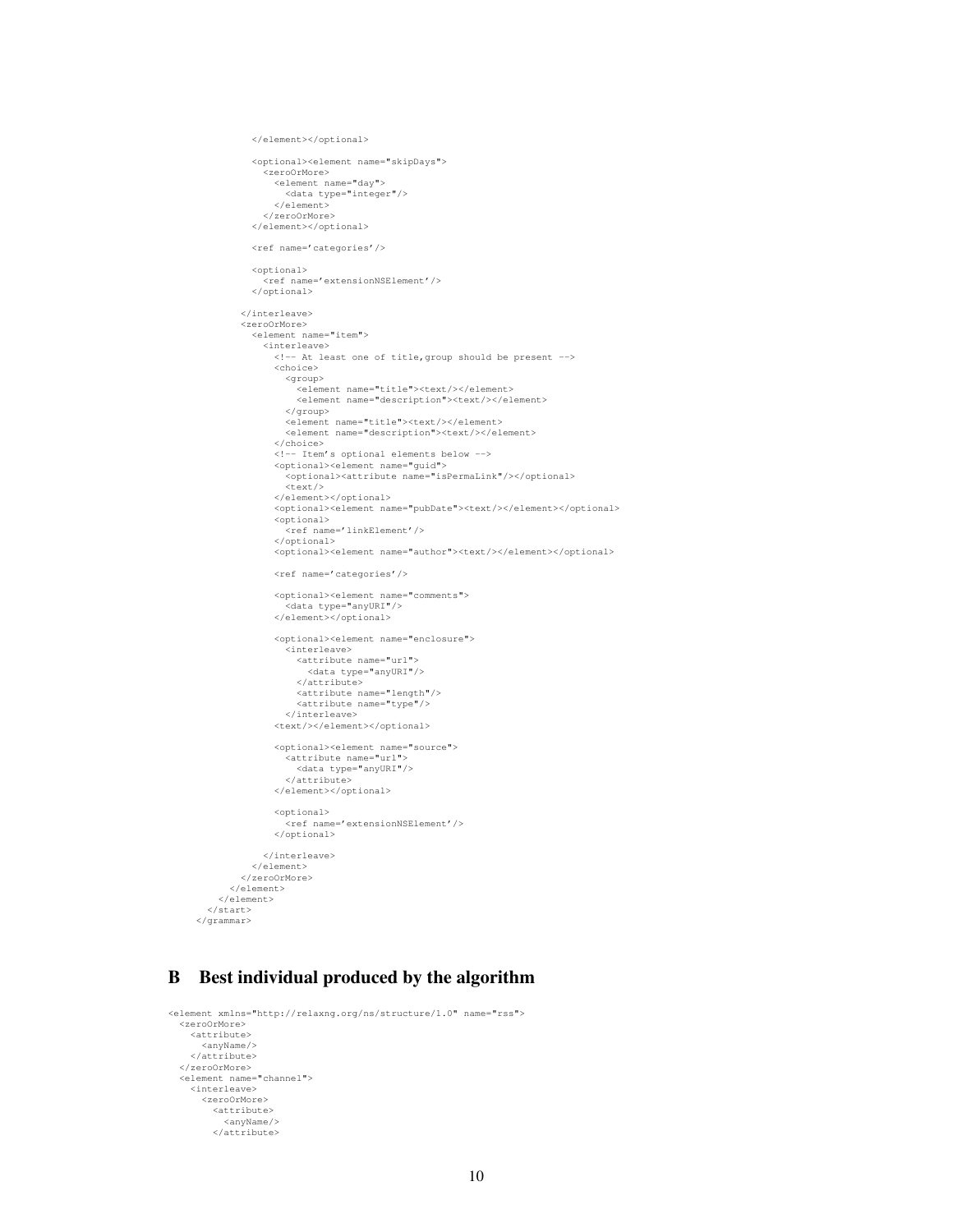</zeroOrMore> <element name="title"> <text/> <zeroOrMore> <attribute> <anyName/> </attribute> </zeroOrMore> </element> <zeroOrMore> <element name="copyright"> <text/> <zeroOrMore> <attribute> <anyName/> </attribute> </zeroOrMore> </element> </zeroOrMore> <zeroOrMore> <element name="link"> <text/> <zeroOrMore> <attribute> <anyName/> </attribute> </zeroOrMore> </element> </zeroOrMore> <element name="description"> <text/> <zeroOrMore> <attribute> <anyName/> </attribute> </zeroOrMore> </element> <zeroOrMore> <element name="language"> <text/> <zeroOrMore> <attribute>  $\langle$ anyName/> </attribute> </zeroOrMore> </element> </zeroOrMore> <zeroOrMore> <element name="lastBuildDate"> <text/> <zeroOrMore> <attribute> <anyName/> </attribute> </zeroOrMore> </element> </zeroOrMore> <zeroOrMore> <element name="info" ns="http://rssnamespace.org/feedburner/ext/1.0"> <zeroOrMore> <attribute> <anyName/>  $\langle$ attribute> </zeroOrMore> <empty/> </element> </zeroOrMore> <zeroOrMore> <element name="link" ns="http://www.w3.org/2005/Atom"> <zeroOrMore> <attribute>  $\langle$ anyName $/$ </attribute> </zeroOrMore> <empty/> </element> </zeroOrMore> <zeroOrMore> <element name="treatAs" ns="http://www.microsoft.com/schemas/rss/core/2005">  $<$ text/> <zeroOrMore> <attribute> <anyName/></attribute> </zeroOrMore> </element> </zeroOrMore> <zeroOrMore> <element name="image"> <interleave> <zeroOrMore> <attribute>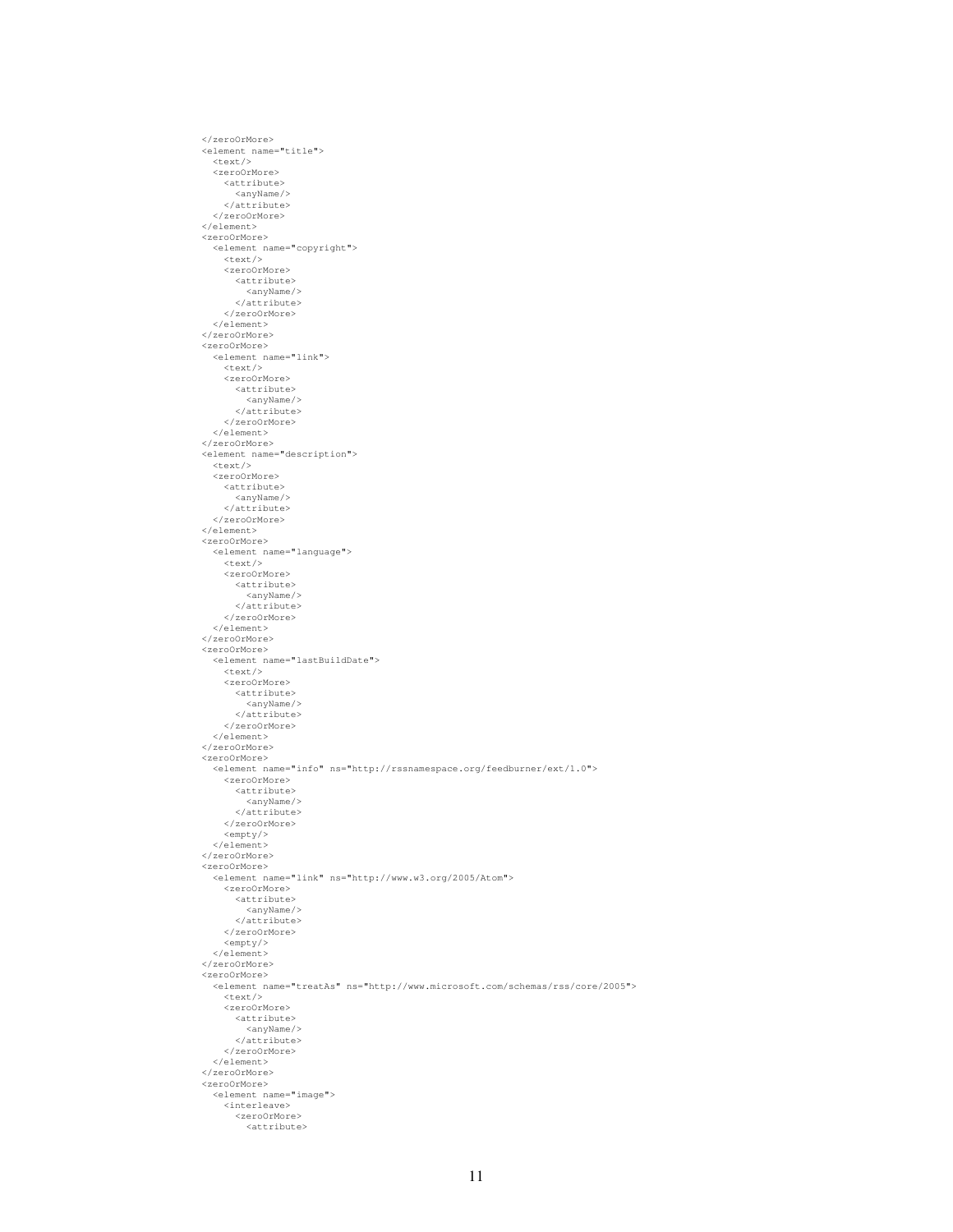<anyName/> </attribute> </zeroOrMore> <element name="url"> <text/> <zeroOrMore> <attribute> <anyName/> </attribute> </zeroOrMore> </element> <element name="title"> <text/> <zeroOrMore> <attribute> <anyName/></attribute> </zeroOrMore> </element><br><element name="link"><br><text/> <zeroOrMore> <attribute> <anyName/> </attribute> </zeroOrMore> </element> </interleave> </element> </zeroOrMore> <zeroOrMore> <element name="item"> <interleave> <zeroOrMore> <attribute> <anyName/></attribute> </zeroOrMore> <element name="title"> <text/> <zeroOrMore> <attribute> <anyName/> </attribute> </zeroOrMore> </element> <zeroOrMore> <element name="description"> <text/> <zeroOrMore> <attribute> <anyName/> </attribute> </zeroOrMore>  $\langle$ element> </zeroOrMore> <zeroOrMore> <element name="guid"> <text/> <zeroOrMore> <attribute>  $\langle$ anyName/> </attribute> </zeroOrMore> </element> </zeroOrMore> <zeroOrMore> <element name="pubDate"> <text/> <zeroOrMore> <attribute> <anyName/> </attribute> </zeroOrMore>  $\langle$ /element> </zeroOrMore> <zeroOrMore> <element name="Location"> <text/> <zeroOrMore> <attribute> <anyName/> </attribute> </zeroOrMore> </element> </zeroOrMore> <zeroOrMore> <element name="MuseumAddress"> <text/> <zeroOrMore> <attribute>  $\langle$ anyName $/$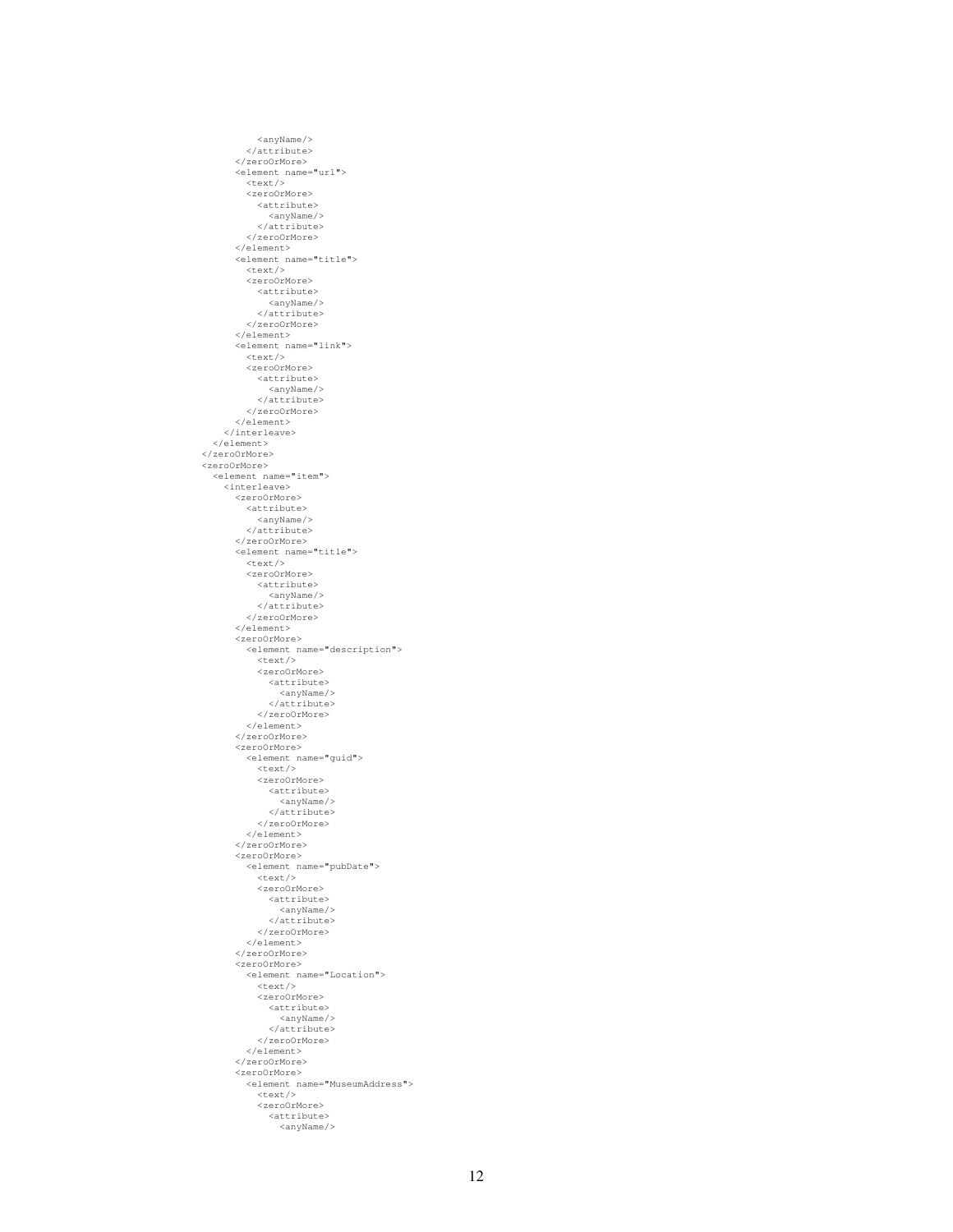</attribute> </zeroOrMore> </element> </zeroOrMore> <zeroOrMore> <element name="Museum"> <text/> <zeroOrMore> <attribute> <anyName/> </attribute> </zeroOrMore> </element> </zeroOrMore> <zeroOrMore><br>
<element name="OpeningDate"><br>
<text/> <zeroOrMore> <attribute> <anyName/> </attribute> </zeroOrMore> </element> </zeroOrMore> <zeroOrMore> <element name="creator" ns="http://purl.org/dc/elements/1.1/"> <text/> <zeroOrMore> <attribute> <anyName/> </attribute> </zeroOrMore> </element> </zeroOrMore> <zeroOrMore> <element name="origLink" ns="http://rssnamespace.org/feedburner/ext/1.0"> <text/> <zeroOrMore> <attribute> <anyName/> </attribute> </zeroOrMore> </element> </zeroOrMore> <zeroOrMore> <element name="author"> <text/> <zeroOrMore> <attribute> <anyName/> </attribute> </zeroOrMore> </element> </zeroOrMore> <zeroOrMore> <element name="category"> <text/> <zeroOrMore> <attribute> <anyName/> </attribute> </zeroOrMore> </element> </zeroOrMore> <zeroOrMore> <element name="enclosure"> <zeroOrMore> <attribute> <anyName/> </attribute> </zeroOrMore> <empty/> </element> </zeroOrMore> <zeroOrMore><br>
<element name="date" ns="http://purl.org/dc/elements/1.1/"> <text/> <zeroOrMore> <attribute> <anyName/> </attribute> </zeroOrMore> </element> </zeroOrMore> <zeroOrMore> <element name="CloseText"> <text/> <zeroOrMore> <attribute> <anyName/> </attribute> </zeroOrMore>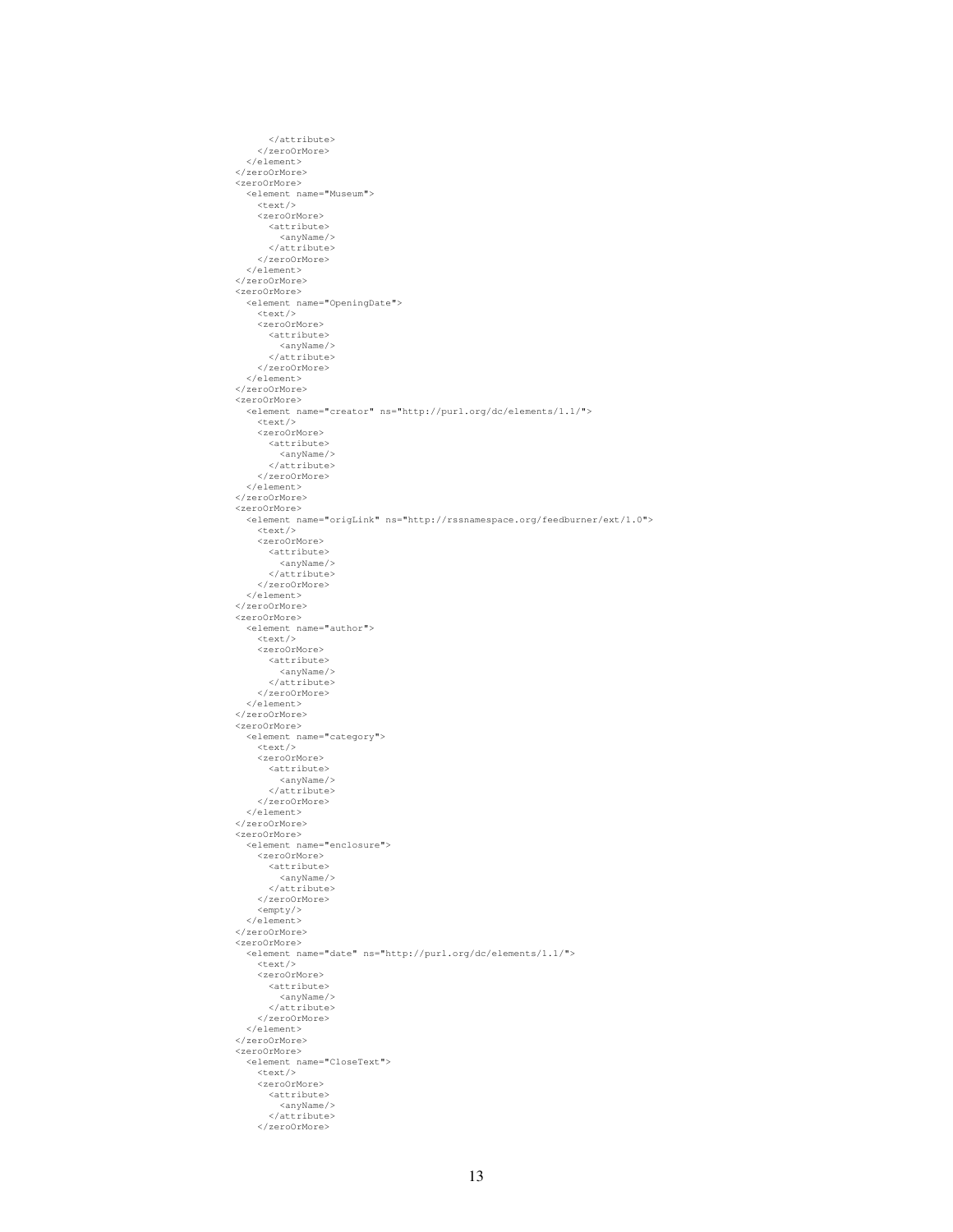```
</element>
</zeroOrMore>
<zeroOrMore>
<element name="link">
    <text/>
    <zeroOrMore>
      <attribute>
       <anyName/>
</attribute>
    </zeroOrMore>
  </element>
</zeroOrMore>
<zeroOrMore><br><element name="subject" ns="http://purl.org/dc/elements/1.1/">
    <text/>
    <zeroOrMore>
      <attribute>
        <anyName/>
      </attribute>
    </zeroOrMore>
  </element>
</zeroOrMore>
<zeroOrMore>
  <element name="comments">
    <text/><zeroOrMore>
      <attribute>
        <anyName/>
      </attribute>
  </zeroOrMore>
</element>
</zeroOrMore>
<zeroOrMore>
  <element name="thumbnail" ns="http://search.yahoo.com/mrss/">
    <zeroOrMore>
      <attribute>
        <anyName/>
      </attribute>
    </zeroOrMore>
    <empty/>
  </element>
</zeroOrMore>
<zeroOrMore>
  <element name="ClosingDate">
    <text/>
    <zeroOrMore>
      <attribute>
        <anyName/>
      </attribute>
    </zeroOrMore>
  </element>
</zeroOrMore>
<zeroOrMore>
  <element name="encoded" ns="http://purl.org/rss/1.0/modules/content/">
    <text/>
<zeroOrMore>
      <attribute>
        <anyName/>
      </attribute>
    </zeroOrMore>
  </element>
</zeroOrMore>
<zeroOrMore>
  <element name="link" ns="http://www.w3.org/2005/Atom">
   <zeroOrMore>
      <attribute>
        <anyName/>
      </attribute>
    </zeroOrMore>
    <empty/>
  </element>
</zeroOrMore>
<zeroOrMore>
  <element name="MuseumCity">
    <text/>
    <zeroOrMore>
      <attribute>
        <anyName/>
      </attribute>
    </zeroOrMore>
  </element>
</zeroOrMore>
<zeroOrMore><br>
<element name="content" ns="http://search.yahoo.com/mrss/">
    <zeroOrMore>
      <attribute>
        <anyName/>
      </attribute>
    </zeroOrMore>
    <element name="thumbnail" ns="http://search.yahoo.com/mrss/">
      <zeroOrMore>
        <attribute>
```